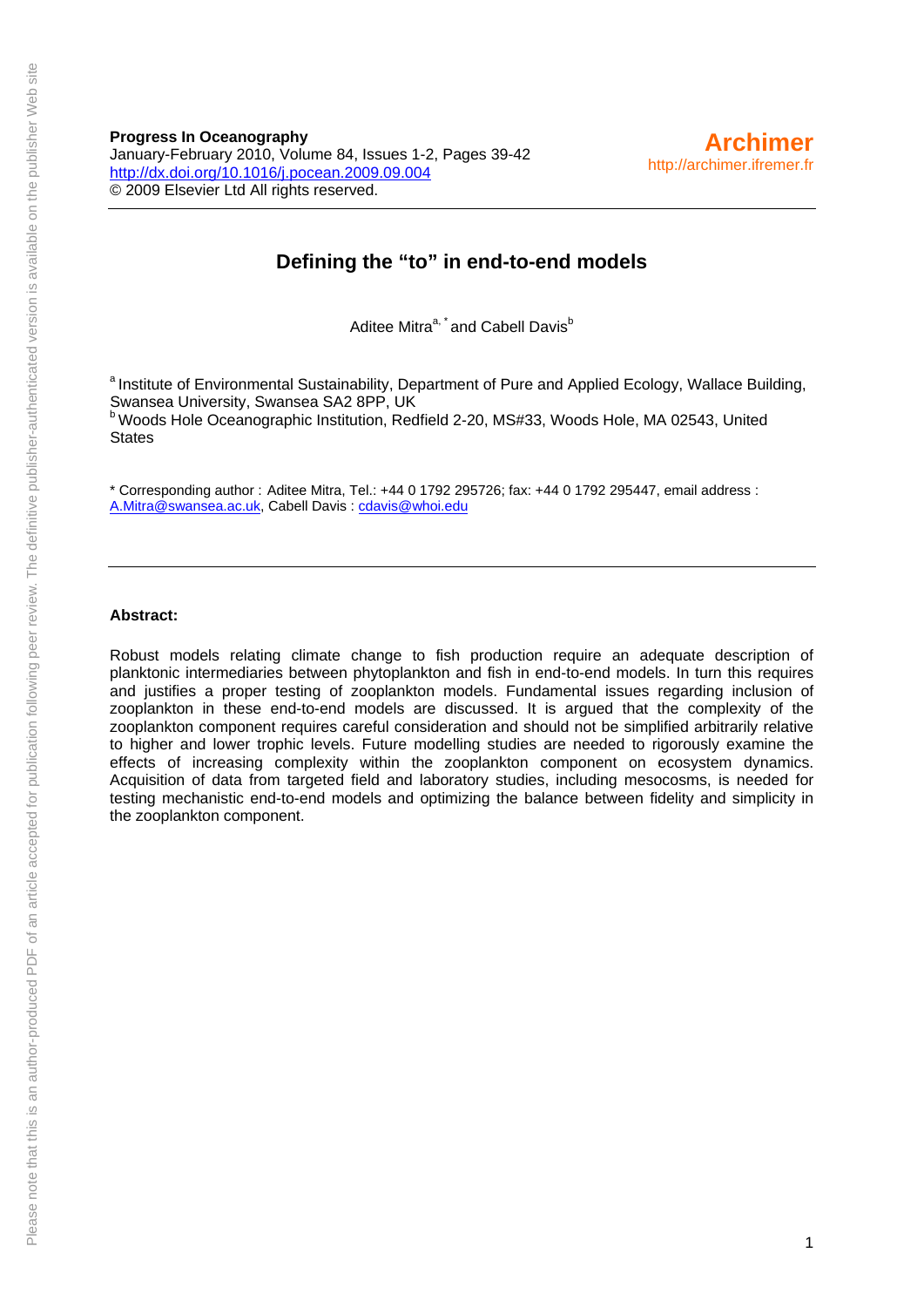# **1. Preamble**

Carlotti and Poggiale (this volume) consider the design and implementation of zooplankton models for placement within end-to-end models. Here we raise some fundamental questions concerning this topic.

### **2. How do we define the "to" in end-to-end models?**

A main objective of ecosystem end-to-end models is to assess the impacts of climate change and fishing on ecosystem dynamics (Travers et al., 2007). At the base of these models are the primary producers (i.e. phytoplankton), which through carbon fixation impact on planetary biogeochemical cycling and  $CO<sub>2</sub>$  sequestration, while at the top are the different fish communities. The question then arises how best to define the zooplankton component within end-to-end models? While it is possible to empirically relate phytoplankton and fish production, without explicitly describing zooplankton, a mechanistic understanding of ecosystem dynamics obviously requires inclusion of a zooplankton component.

The fate of phytoplanktonic primary production is a cornerstone process in marine ecology. Most aquatic primary production is directly or indirectly channelled through zooplankton to higher trophic levels impacting on fish production. The body size of zooplankton ranges over six orders of magnitude (from 2um to >2m), including the vast majority of animal species (e.g., heterotrophic protists, crustaceans, molluscs, jellyfishes) and biomass throughout the world ocean and freshwater systems (Harris et al., 2000). They are consumers of phytoplankton, bacteria, other zooplankton and in turn are consumed by invertebrate predators and fish. Thus, zooplankton form the lynch-pin between primary production and fish production – the "to" in end-to-end models.

To properly formulate the "to" in end-to-end models, an important consideration is the feeding behaviour of zooplankton in response to different food types. Zooplankton display diverse interactions between prey (food) selection, ingestion and digestion depending on the quantity and quality of available food (Davis and Alatalo, 1992; Jones and Flynn, 2005; Menden-Deuer and Grünbaum, 2006; Mitra and Flynn, 2007; Carlotti and Poggiale, this volume). In nature often good quality food is at a premium (low availability), or poor quality food is in relative abundance. This scarcity of good food is accentuated through intra-specific as well as inter-specific competition. When confronted with food of disadvantageous composition, a consumer may compensate for (ingest or assimilate more) or exacerbate (typically by prey rejection) the impacts of dietary deficiency (Mitra and Flynn, 2005). Consumption of different prey species and/or gut evacuation rates vary in order to maintain a high growth rate (Liu et al., 2006; Mitra and Flynn, 2007) with prey consumption varying in linear or non-linear relationship with prey availability (Hansen et al., 1990). Such feeding behaviours impact nutrient and energy flow across trophic levels. Trophic dynamics and biogeochemical cycling thus vary greatly between feeding on low-quantity/high-quality versus high-quantity/low-quality food. In nature these extremes can be represented by pre- versus peakalgal bloom conditions, resulting in variations in zooplankton feeding activity affecting the fate of algal biomass, secondary production and nutrient regeneration leading to promotion of algal blooms (such as harmful algal blooms or red tides; Mitra and Flynn, 2006a) and other trophic cascade events (Daskalov et al., 2007). We can conclude that zooplankton feeding activity cannot be easily predicted. Nor can it be readily simplified; a situation that contrasts sharply with the effort typically expended in configurations of zooplankton component in ecosystem models (Carlotti and Poggiale, this volume).

In view of the abundance and importance of zooplankton, in order to describe the transfer between phytoplankton and fish production it is essential to get the explicit description of zooplankton within ecosystem models correct. A failure to adequately describe the zooplanktonic component in ecosystem models may have widespread ramifications resulting in a loss of fidelity in our understanding and modelling trophic cascades (Davis, 1987). The complexity of the activities of zooplankton in nature appears to be so great that there could be a serious danger of misinterpretation, or, indeed erroneous predictions through lumping zooplanktonic activities into very few (typically one) groups. We are thus in danger of not so much describing zooplankton through a rhomboid approach, but more like literarily the converse with the emphasis on the top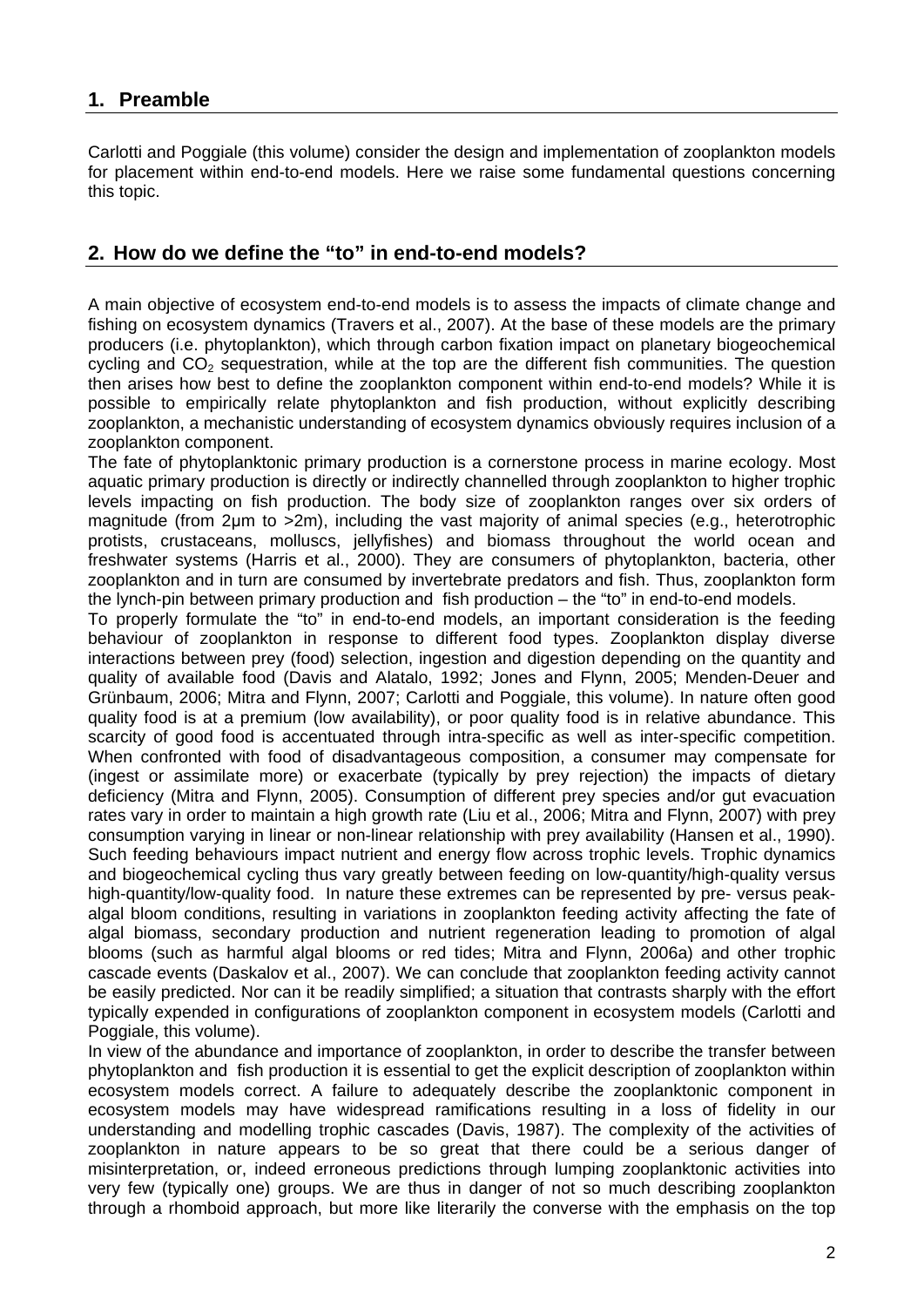and the bottom trophic levels and minimal emphasis on the middle. As a result we may fail to recognize the importance of the contribution of the individual zooplankton species to the zooplankton component.

Critically, the behaviour and population dynamics of individual zooplankton species that represent cornerstone species for certain fish, and which are subjected to climatic shifts, may be missed (Richardson and Schoeman, 2004); this is rather akin to not separating diatoms and non-diatoms in phytoplankton models. The Black Sea ecosystem is an example of one in which the activities of the zooplankton community, enhanced by anthropogenic activities (such as over-fishing removing the top predator), have resulted in various trophic cascades leading to a regime shift (Daskalov et al., 2007). Historically, the ecosystem of the Black Sea was dominated by fish as the top predator. In the absence of grazing pressure applied by the original top predator (i.e. fish), the gelatinous zooplankton community (*Mnemiopsis leidyi*) was free to propagate. The resultant large growths of "jellys" further adversely affected the already depleted fish stocks stabilising the regime shift. A decade later, the *M. leidyi* population was in turn subjected to grazing by another invader - *Beroe ovata* resulting in a decrease in their population (Kideys et al., 2004). Understanding such processes requires an end-to-end approach. The zooplankton community, as the lynch-pin between primary producers and fish production, requires an explicit well-conceived modelling effort.

# **3. What is the principle challenge for zooplankton models?**

Phytoplankton models are traditionally biomass based, often tuned using field estimates measured in terms of chlorophyll (e.g., Moloney and Gibbons, 1996). Such models describe primary production at the population biomass level rather than of individuals. Models of fish production, on the other hand, are based on biomass as well as numeric abundance (Shin and Cury, 2001; Travers. et al., 2007). The objective of fish community models is to enable effective fisheries management (establish the yield of different fish species, species-specific mortality etc.), utilizing such information to determine a sustainable fishing budget. Ultimately fisheries management requires information at the individual species level with details of size, weight, age, and geographical location, and how these variables change through the life cycle of the fish species (Fulton et al., 2005). Traditional models of fish production do not include planktonic interactions in any detail (if at all); models that include planktivorous fish may make reference to the planktonic food web in an implicit fashion using a carrying capacity parameter for their description (Travers et al., 2007). The challenge for the zooplankton component in end-to-end models is to provide a sensible bridge between the diverse modelling strategies used in descriptions of the lower and higher trophic levels (see conclusion section in Carlotti and Poggiale, this volume). This challenge can be divided into two components; one relates to the basis of the zooplankton description required, the second relates to the number of zooplankton functional types. Both of these challenges are wrapped up with the level of detail necessary for compatibility with upper and lower trophic level formulations and to the complexity elsewhere in the ecosystem model.

### **4. Should the detail in the description of the zooplankton component match the detail of the descriptors of primary production?**

Models of phytoplankton have undergone significant development since the early 1990s. There have been two recent advances in modelling primary production within ecosystem models; (i) description of the nutrient status (biochemical composition) of the phytoplankton (Anderson and Mitra, 2006; Flynn, 2008b), and, (ii) description of phytoplankton functional types (pPFT; quasitaxonomic composition; Anderson, 2005).

The movement to construct multinutrient variable stoichiometric models is being driven by the appreciation that fixed Redfield ratios do not give adequate descriptions of reality (Anderson and Mitra, 2008; Flynn, 2008b). In order to realistically simulate the interactions between nutrients and primary production, detailed models of phytoplankton capable of simulating growth in response to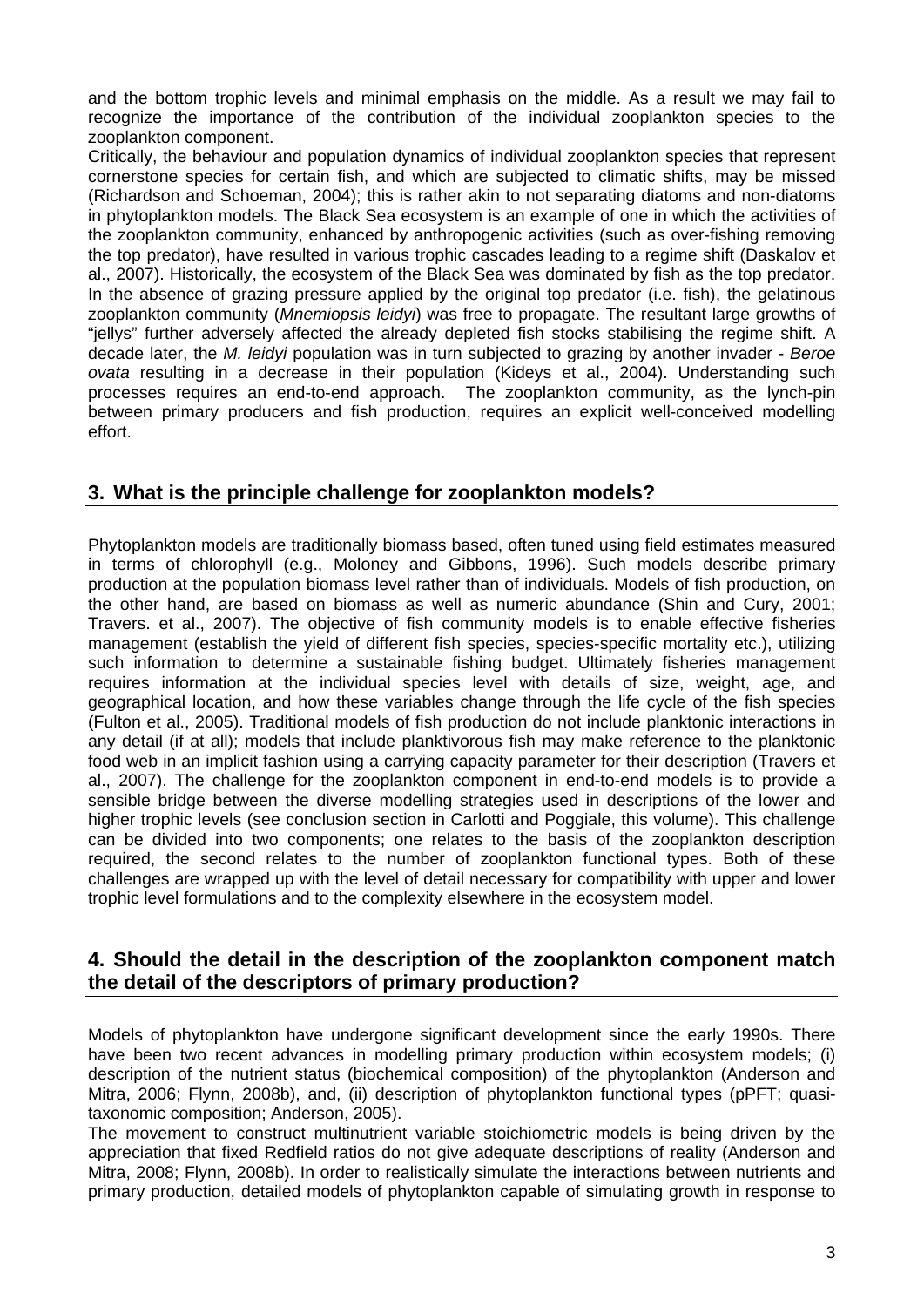light and variable nutrients (such as nitrogen (N), phosphorus (P), silica (Si), iron (Fe)) have been generated (e.g., Tett and Droop, 1990; Flynn, 2003, 2008a). These models not only simulate the growth of the phytoplankton in response to variable nutrient supply, they also simulate the removal of the non- or lesser-limiting nutrients. This latter point is important because the removal of these nutrients affects biogeochemical cycling and hence trophic dynamics (Flynn 2008b).

Phytoplankton are subjected to bottom-up and top-down control. While the driver for the development of pPFT models is often based upon an implicit belief that bottom-up control is most important, the chemical and taxonomic quality, as well as the outright biomass, of phytoplankton exerts critical leverage on zooplankton growth. It is logical, therefore, to also enhance the capabilities of the zooplankton component in order to match, and take advantage of, improvements in the phytoplankton model components. Thus in a multinutrient food web model there is a requirement for multinutrient zooplankton models, with appropriate prey selection and handling descriptors (e.g., describing variable assimilation efficiency; Mitra et al., 2007; Carlotti and Poggiale, this volume; Flynn, 2008b). This aspect is particularly important, since zooplankton (and bacterioplankton) regenerate N, P and Fe in forms usable by phytoplankton. As C:N:P(:Si) varies in phytoplankton so regeneration of N, P (, Si) will vary on consumption of these organisms by zooplankton.

Incorporation of detailed submodels (functional types) of each of the components of the food web has been expected to provide an improved understanding of the system. Ecosystem models including a planktonic component typically categorize phytoplankton into at least two functional types, diatoms and non-diatoms (e.g., Hannon et al. 2001) in recognition of the important differences between these groups. The numbers of pPFTs employed within ecosystem models have gradually increased (Anderson, 2005) with the increase in the knowledge of importance of particular groups of phytoplankton within particular regions. In contrast, as indicated by Carlotti and Poggiale (this volume), literature studies reveal little evidence of the existence of ecosystem models incorporating the different types of zooplankton in detail, making reference to only cell numbers or to a single nutrient type (e.g., nitrogen). Planktonic ecosystem models often include a single generic compartment representing all zooplankton, the "Z box", without a differentiation even between microbial and metazoan zooplankton, and no consideration of inter- and intra-specific zooplankton predation (Evans and Garçon, 1997). Indeed, while the numbers of pPFTs implemented in ecosystem models are on the rise varying from 3 to as many as 78 (Chifflet et al., 2001; Follows et al., 2007), the zooplankton communities remain lumped into one or two "boxes" (Carlotti and Poggiale, this volume). Furthermore, other than a difference in values of constants describing maximum growth rates and assimilation efficiency etc., those depictions of zooplankton functional types (zPFT) that do find themselves in models are invariably very simplistic (e.g., Blackford et al., 2004). Such an approach is driven by the perceived need to maintain model simplicity and due to difficulties in parameterising the models. Anderson (2005) discusses the problems of using different pPFTs without adequate parameterisation; such problems are not unique for phytoplankton but are equally applicable to functional groupings of the different ecosystem components. Zooplankton clearly require a much greater emphasis than currently given.

### **5. What is the best basis of the zooplankton component?**

A successful linkage between the mechanistic multinutrient phytoplankton models and models of fish communities may require that the zooplankton models are not only biomass based (to match the description of pPFTs, which are invariably biomass) but also include numeric components defining the species, size, lifecycle, geographical location of the zooplankton community (to match the models of fish communities). This thus requires implementation of an individual based model (IBM) type approach (i.e. Langragian system; e.g., Carlotti and Wolf, 1998; Gentleman et al., 2008) in association with a biomass-based approach (i.e. Eulerian system; e.g., Runge et al., 2004; Mitra, 2006; Hu et al., 2008), or a whole-system Lagrangian system, with pPFTs being described as cellbased entities. For descriptions of zPFTs one may question whether it is really necessary to model mechanistically various intricate microscale biological-physical interactions such as the relation between water turbulence and copepods for example. However, laboratory, field, and modelling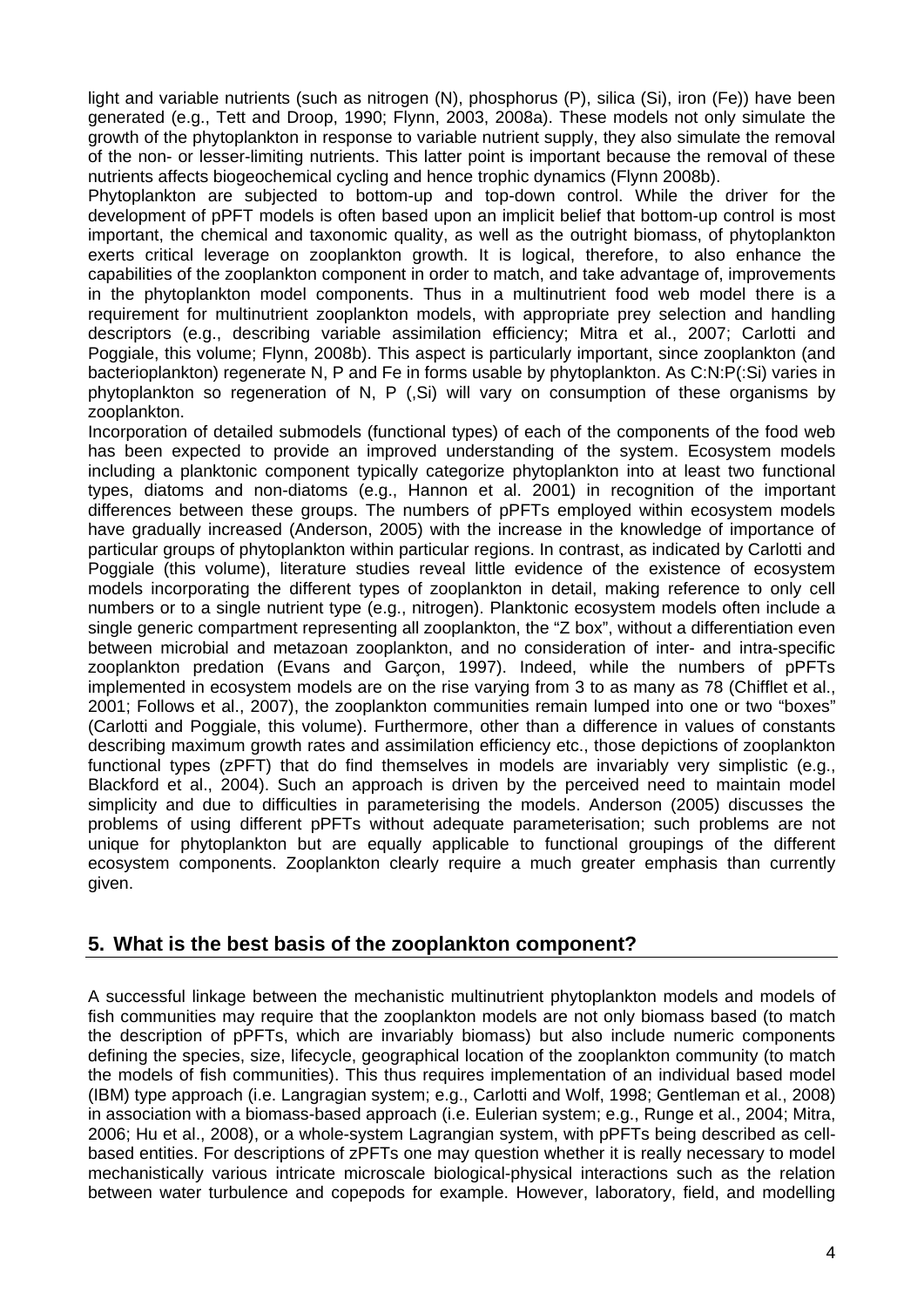studies have found that such interactions are critically important for zooplankton feeding, growth, and mortality (e.g., Marrase et al., 1990; Davis et al., 1991, 1992; Visser et al., 2009). Further experiments which provide data over whole life cycles (such as Davis and Alatalo, 1987; Jones and Flynn, 2006; Koski et al., 2006) of the different species are necessary. Many of the studies on copepods, for example, focus on short-term experiments with egg-producing females thus ignoring not only the male population but also the naupliar and juvenile stages. Further, often experiments on various zooplankton communities focus on either the quantity of available food (e.g., Liu et al., 2006) or the quality (typically defined by taxonomic differences; e.g., Jones and Flynn, 2006) of food. However, in nature, changes in quality and quantity synergistically affect community dynamics, in some instances resulting in mass extinction events (fish kills caused by harmful algal bloom events; Kempton et al., 2002). Thus in order to determine the descriptors of the zooplankton models, further experiments providing data on the impacts of food quantity and quality on consumer dynamics are required (e.g., Cowles et al., 1988). Modelling studies also can be used to explore potential impacts of food quality and quantity on zooplankton and ecosystem dynamics.

# **6. How many zooplankton functional types (zPFTs)?**

Given the increasing number of functional types in the lower trophic level models of planktonic production (Follows et al., 2007) and the higher trophic level models of fish production (Shin and Cury, 2001; Fulton et al., 2005), an important issue is the number of zPFTs necessary. At the lowest level one may argue for two zPFTs, representing (i) the single celled protist community, and, (ii) the multicelled metazoan community. Ecosystem models which employ zPFTs often resort to such a division (Evans and Garçon, 1997; Blackford et al., 2004). In reality, however, the multicelled component will include zooplankton which are smaller than phytoplankton on one hand (e.g., juvenile copepods at <100μm versus large diatoms at >200μm) and those which are larger than fish on the other (e.g., jellyfish at 10s of cm. versus larval fish at less than 1cm). Additionally, larval fish are planktonic and thus fall within the multi-celled zooplankton component.

An alternative strategy may be to model only key zooplankton species, such as *Calanus* and *Pseudocalanus* (Davis, 1987; Carlotti and Poggiale, this volume). However, we then are confronted with the problem of how to group the remaining species that are not explicitly modelled and how to handle their closure. This issue becomes even more complicated for species which are part of different food chains during their life cycle. Insights can be gained through theoretical model constructs and acquistion and analysis of data from future laboratory and field studies. Certainly an order of magnitude difference in zPFTs compared to pPFTs is a gross simplification of the importance of zooplankton both in top-down regulation of phytoplankton and as bottom-up moderators of fish production.

# **7. The way forward**

Mechanistic models describing zooplankton dynamics as required for implementation in end-to-end models already exist. In most instances the most sophisticated of these models operate in a rhomboidal fashion with detail of bottom-up and top-down processes minimized (GLOBEC, 1992; de Young et al., 2004). As Carlotti and Poggiale (this volume) say, "this (rhomboidal) approach can be error-prone due to error propagation of knowledge beyond the scales on which it was acquired". The rhomboial approach, however, allows focus on individual trophic levels and species, providing insights into appropriate parameterizations and simplifications of adjacent trophic levels. At the end of the day, one could ask whether we need to employ the complexity of mechanistic models in our studies of ecosystem dynamics, fish production and climate change; is the complexity in such models too great? With our present knowledge (lack of) we cannot readily determine whether this is so. However, unless we can rigorously demonstrate that an explicit description of zooplankton activity is never justified within end-to-end models then we must not assume that we can ignore or grossly simplify their contribution.

A way forward is to critically examine and quantify the effects of model simplification (e.g., Davis, 1987) using theoretical approaches as well as through acquisition of data from targeted field and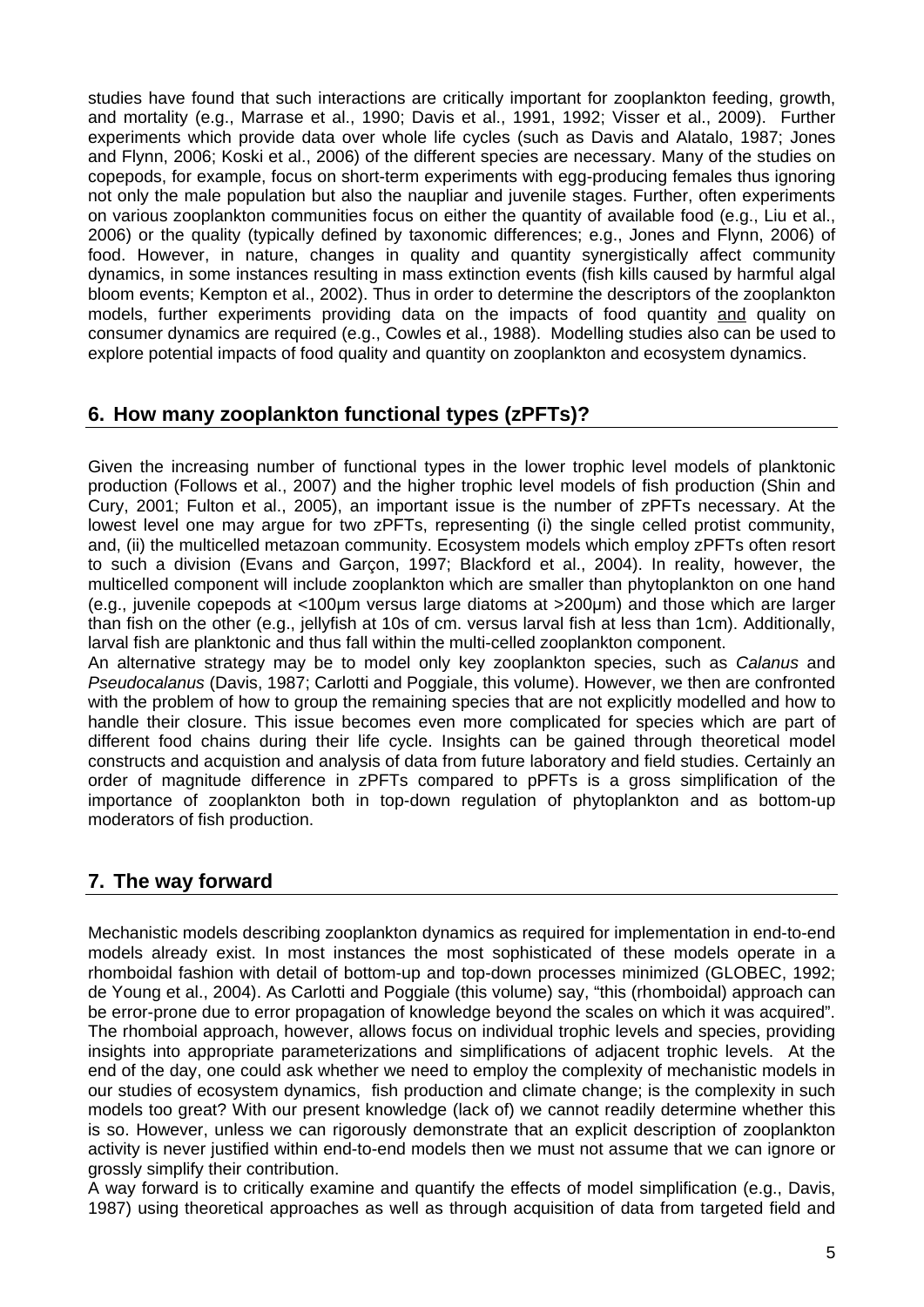laboratory studies. The latter approach could include data from closed mesocosms comprising the entire food web (phytoplankton through to fish), with respect to taxonomic, numeric and biochemical composition, so that we can meticulously test alternate modelling strategies. This sort of combination of theoretical and rigorous empirical testing of model complexity is required in order to determine the validity of model simplifications.

In contrast to the drive for simplicity, we may actually have to consider the inclusion of additional detail, which will inevitably raise model complexity, but also will lead to better parameterizations. One of the biggest challenges for modellers is the description of behavioural plasticity, the way in which behavioural traits vary under different conditions. For example, changes in prey selectivity with food quality and quantity require a much more elaborate description than is typically used to describe zooplankton prey preference (Cowles et al., 1988; Mitra and Flynn, 2006b). It is important to develop methods for describing such behaviour because these can be the key in defining emergent properties of ecosystem models (Mitra and Flynn, 2006a).

### **Acknowledgements**

The authors would like to thank the IGBP programs IMBER, GLOBEC and the European Union's 6th Framework Program Network of Excellence EUR-OCEANS for funding the International Symposium on the state of the state of the state of the state of the state of the state of the state of the state of the state of the state of the state of the state of the state of the state of the state of the state of t

'Parameterisation of Trophic Interactions in Ecosystem Modelling' (Cadiz, March 2007) and the meeting conveners for the invitation to participate. C. Davis was also supported by NSF grants OCE-0727033 and OCE-0815838 and NOAA GLOBEC grant NA17RJ1223GLOBEC. We wish to thank KJ Flynn for comments on the manuscript.

# **References**

Anderson, T.R. 2005. Plankton functional type modelling: running before we can walk? Journal of Plankton Research, 27, 1073-1081.

Blackford, J.C., Allen, J.I., Gilbert, F.J. 2004. Ecosystem dynamics at six contrasting sites: a generic modelling study. Journal of Marine Systems, 52, 191-215.

Carlotti, F., Poggiale,J.C., (this volume). Towards methodological approaches to implement the zooplankton component in "end to end" food web models. Progress in Oceanography

Carlotti, F., Wolf, U. 1998. A Lagrangian ensemble model of Calanus finmarchicus coupled with a 1-D ecosystem model. Fisheries Oceanography, 7, 191- 204.

Chifflet, M., Andersen, V., Prieur, L., Dekeyser, I. 2001. One-dimensional model of short-term dynamics of the pelagic ecosystem in the NW Mediterranean Sea: effects of wind events. Journal of Marine Systems, 30, 89-114.

Cowles, T. J., Olson, R. J., Chisholm, S. W. 1988. Food selection by copepods: discrimination on the basis of food quality. Mar. Biol., 100, 41-49.

Daskalov, G.M., Grishin, A.N., Rodionov, S., Mihneva, V. 2007. Trophic cascades triggered by overfishing reveal possible mechanisms of ecosystem regime shifts. Proceedings of the National Academy of Sciences, 104, 10518-10523.

Davis, C.S. 1987. Components of the zooplankton production cycle in the temperate ocean. Journal of Marine Research, 45, 947-983.

Davis, C.S., Alatalo, P., 1992. Effects of constant and intermittent food-supply on life-history parameters in a marine copepod. Limnology and Oceanography, 37,1618-1639.

Davis, C. S., S. M. Gallager, and A. R. Solow. 1992. Microaggregations of oceanic plankton observed by towed video microscopy. *Science*, 257, 230–232.

Davis, C. S., G. R. Flierl, P. J. Franks and P. H. Wiebe. 1991. Micropatchiness, turbulence, and recruitment in plankton. *J. Mar. Res.*, 49, 109-151.

De Young, B., Heath, M., Werner, F., Chai, F., Megrey, B., Monfray, P. 2004. Challenges of modelling decadal variability in ocean basin ecosystems. Science, 304, 1463-1466.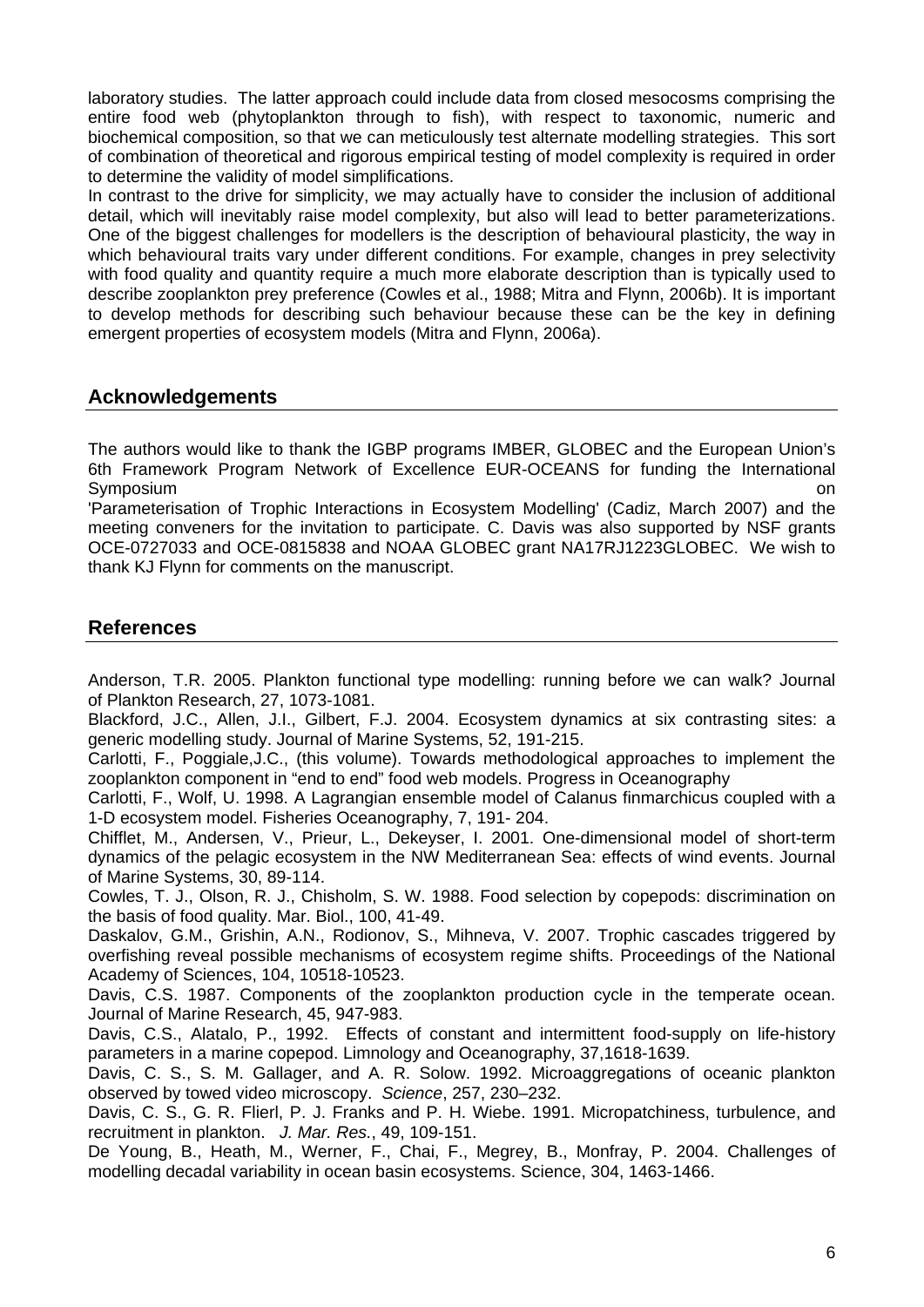Evans, G.T., Garçon, V.C. 1997. One-dimensional models of water column biogeochemistry. JGOFS report 23/97. JGOFS Bergen, Norway.

Flynn, K.J. 2003. Modelling multi-nutrient interactions in phytoplankton; balancing simplicity and realism. Progress in Oceanography, 56, 249–279.

Flynn, K.J. 2008a. The importance of the form of the quota curve and control of non-limiting nutrient transport in phytoplankton models. Journal of Plankton Research, doi:10.1093/plankt/fbn007.

Flynn, K.J. 2008b. Ecological modelling in a sea of variable stoichiometry; dysfunctionality and the legacy of Redfield and Monod. Progress in Oceanography, accepted with modifications.

Follows, M.J., Dutkiewicz, S., Grant, S., Chisholm, S.W. 2007. Emergent Biogeography of Microbial Communities in a Model Ocean. Science, 315, 1843-1846.

Fulton, E.A., Smith, A.D.M., Punt, A.E. 2005. Which ecological indicators can robustly detect effects of fishing? ICES Journal of Marine Science, 62, 540-551.

Gentleman, W.C., Neuheimer A.B., and Campbell, R.G., 2008. Modelling copepod development: current limitations and a new realistic approach. ICES Journal of Marine Science: Journal du Conseil 2008 65(3):399-413; doi:10.1093/icesjms/fsn047.

GLOBEC. (1992) U. S. GLOBEC: Northwest Atlantic Implementation Plan. Report Number 6

Hannon, E., Boyd, P.W., Silvoso, M., Lancelot, C. 2001. Modeling the bloom evolution and carbon flows during SOIREE: implications for future in situ iron-enrichments in the Southern Ocean. Deep Sea Research II, 48, 2745-2773.

Hansen, B., Tande, K.S., Berggreen, U.C. 1990. On the trophic fate of Phaeocystis pouchetii (Harlot). III. Functional responses in grazing demonstrated on juvenile stages of Calanus finmarchicus (Copepoda) fed diatoms and Phaeocystis. Journal of Plankton Research, 12, 1173- 1187.

Harris, R., Wiebe, P., Lenz. J., Skjoldal, H.R., Huntley, M. 2000. ICES Zooplankton Methodology Manual. Academic Press, London, UK.

Hu, Q., Davis, C., Petrik, C. 2008. A simplified age-stage model for copepod population dynamics. *Mar. Ecol. Prog. Ser.,* 360, 179–187.

Jones, R.H., Flynn, K.J. 2005. Nutritional status and diet composition affect the value of diatoms as copepod prey. Science, 307, 1457-1459.

Kempton, J.R., Lewitus, A.J., Deeds, J.R., Law, J.M., Place, A.R. 2002. Toxicity of *Karlodinium micrum* (Dinophyceae) associated with a fish kill in a South Carolina brackish retention pond. Harmful Algae, 1, 233-241.

Kideys, A.E., Finenko, G.A., Anninsky, B.E., Shiganova, T.A., Roohi, A., Tabari, M.R., Youseffyan, M., Rostamian, M.T., Rostami, H., Negarestan, H. 2004. Physiological characteristics of the ctenophore *Beroe ovata* in Caspian Sea water. Marine Ecology Progress Series. 266, 111–121.

Koski, M., Breteler, W.K., Schogt, N., Gonzalez, S., Jakobsen, H.H. 2006. Life-stage-specific differences in exploitation of food mixtures: diet mixing enhances copepod egg production but not juvenile development. Journal of Plankton Research, 28, 919-936.

Liu, S., Wang, W.X., Huang, L.M. 2006. Phosphorus dietary assimilation and efflux in the marine copepod Acartia erythraea. Marine Ecology-Progress Series. 321, 193-202.

Menden-Deuer, S., Grünbaum, D. 2006. Individual foraging behaviors and population distributions of a planktonic predator aggregating to phytoplankton thin layers. Limnology and Oceanography, 59,109-116.

Marrasé, C., Costello, J. H., Granata, T, Strickler J. R. 1990. Grazing in a turbulent environment: energy dissipation, encounter rates, and efficacy of feeding currents in Centropages hamatus. Proc. Nat. Acad. Sci. U.S.A., 87, 1653-1657.

Mitra, A. 2006. A multi-nutrient model for the description of stoichiometric modulation of predation (SMP) in micro- and mesozooplankton. Journal of Plankton Research, 28,597-611.

Mitra, A., Flynn, K.J. 2005. Predator-prey interactions: is "ecological stoichiometry" sufficient when good food goes bad? Journal of Plankton Research, 27, 393-399.

Mitra, A., Flynn, K.J. 2006a. Promotion of harmful algal blooms by zooplankton predatory activity. Biology Letters, 2, 194-197.

Mitra, A., Flynn, K.J. 2006b. Accounting for variation in prey selectivity by zooplankton. Ecological Modelling, 199, 82-92.

Mitra, A., Flynn, K.J. 2007. Effects of food quality and quantity on consumer gut passage time; impacts on predation kinetics and trophic dynamics. American Naturalist, 169, 632-646.